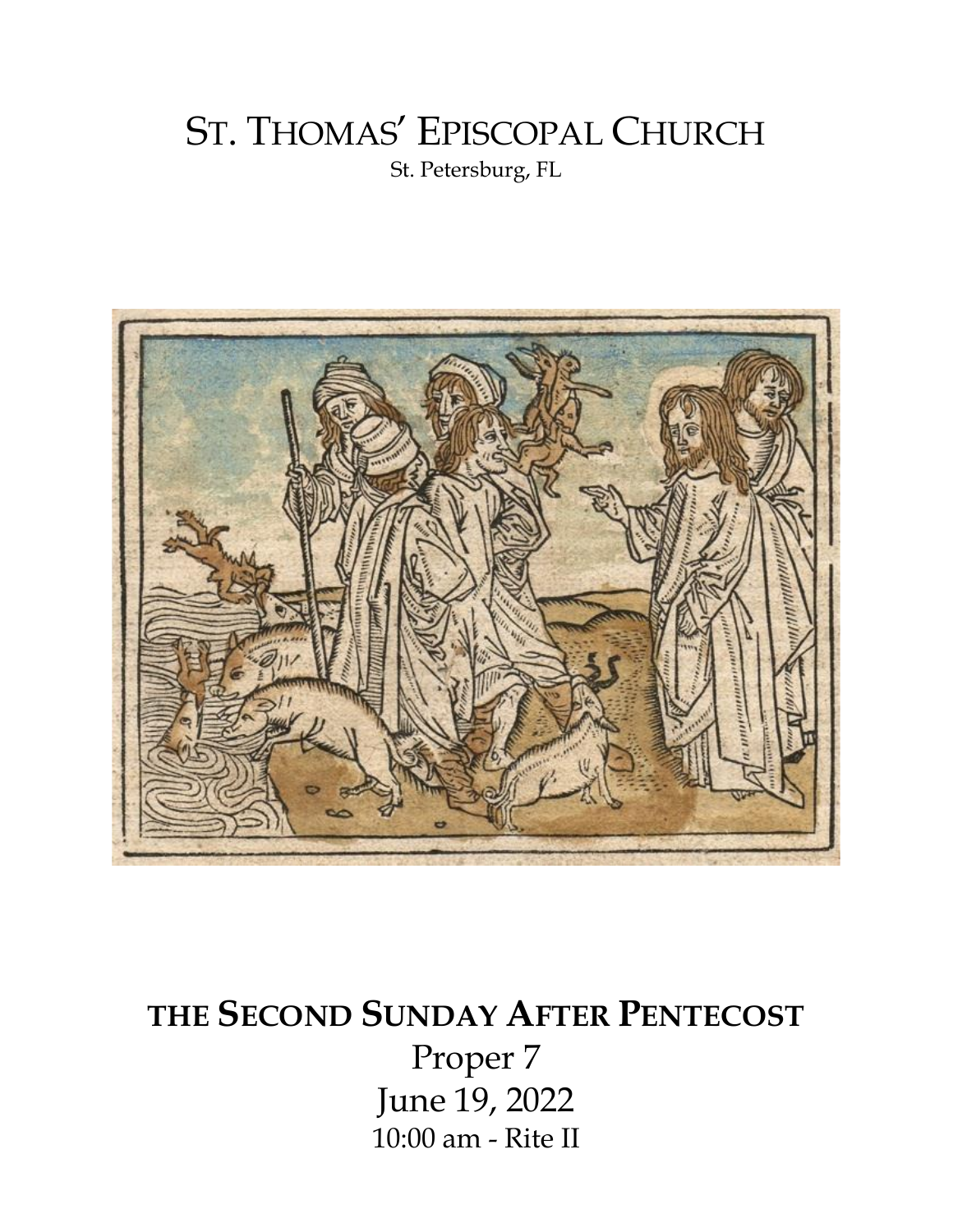*Welcome to St. Thomas'!*

# **THE GATHERING OF GOD'S PEOPLE**

*We come together as the new week dawns to worship God, meet in fellowship, and gather strength and hope for our work in the world.*

*For your convenience and use, the Book of Common Prayer is the red book in your pew racks, the Hymnal is the blue book, and Wonder Love and Praise is the green book.*

| Prelude                                     | Largo in G from "Xerxes"              | G. F. Handel       |
|---------------------------------------------|---------------------------------------|--------------------|
| The Entrance Hymn<br><b>Blue Hymnal 408</b> | "Sing Praise to God Who Reigns Above" | MIT FREUENDEN ZART |

| Celebrant | Blessed be God, Father, Son and Holy Spirit.       |
|-----------|----------------------------------------------------|
| People    | And blessed be his kingdom, now and forever. Amen. |

*The Celebrant and People together say*

#### **The Collect for Purity**

**Almighty God, to you all hearts are open, all desires known, and from you no secrets are hid: Cleanse the thoughts of our hearts by the inspiration of your Holy Spirit, that we may perfectly love you, and worthily magnify your holy Name; through Christ our Lord. Amen.**

| <b>Hymn of Praise</b>    | Canticle 13 "A Song of Praise" |
|--------------------------|--------------------------------|
| <b>Blue Hymnal S-236</b> |                                |

**The Collect of the Day**

Celebrant The Lord be with you. People **And also with you.**  Celebrant Let us pray.

O Lord, make us have perpetual love and reverence for your holy Name, for you never fail to help and govern those whom you have set upon the sure foundation of your lovingkindness; through Jesus Christ our Lord, who lives and reigns with you and the Holy Spirit, one God, for ever and ever. **Amen.**

*Please be seated.*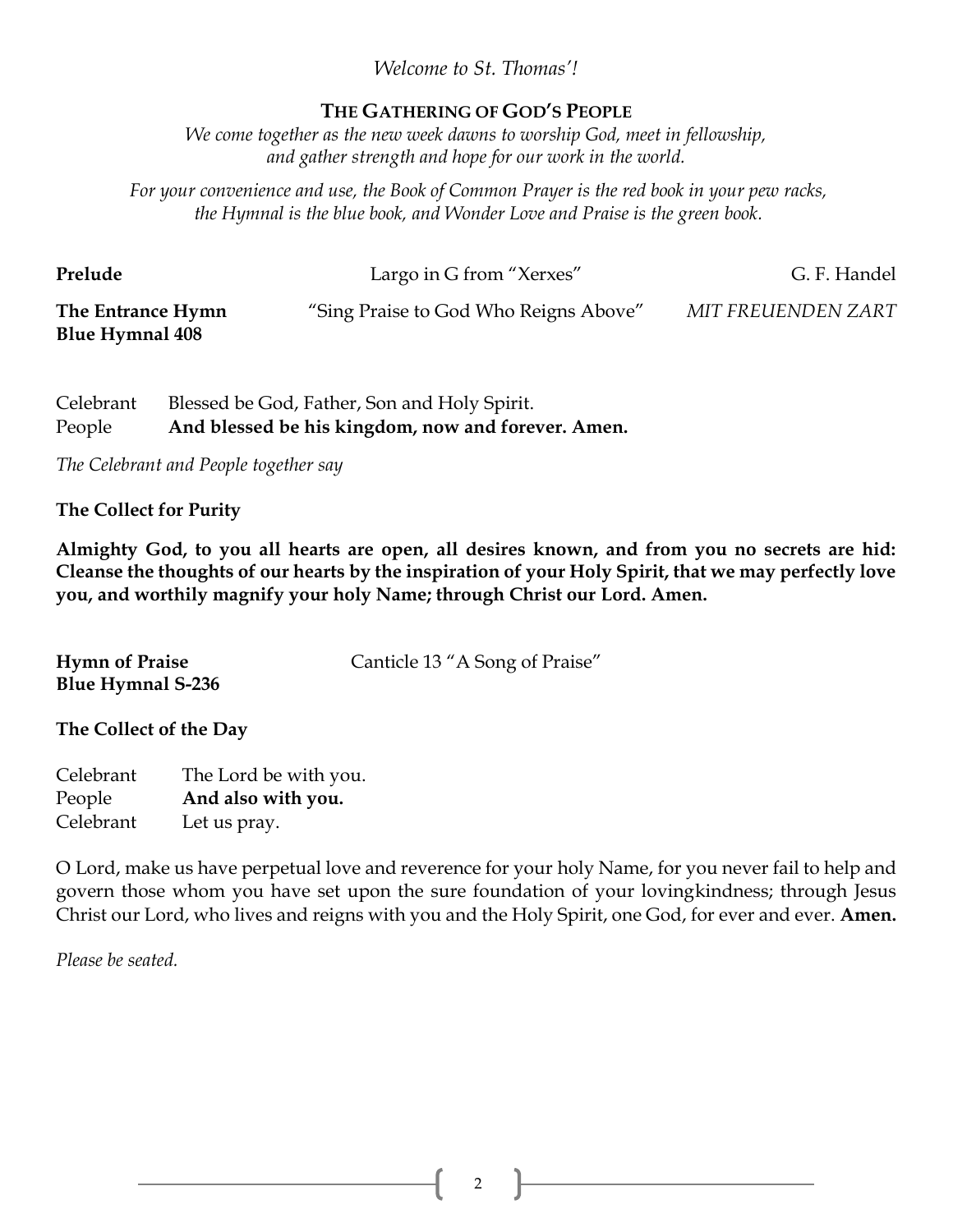# **THE LITURGY OF THE WORD**

*The Lord speaks to us in scripture and preaching. We respond proclaiming our belief, praying for the world, and greeting one another in His Name.*

# **A Reading from the First Book of Kings** 1 Kings 19: 1-15a

Ahab told Jezebel all that Elijah had done, and how he had killed all the prophets with the sword. Then Jezebel sent a messenger to Elijah, saying, "So may the gods do to me, and more also, if I do not make your life like the life of one of them by this time tomorrow." Then he was afraid; he got up and fled for his life, and came to Beer-sheba, which belongs to Judah; he left his servant there.

But he himself went a day's journey into the wilderness, and came and sat down under a solitary broom tree. He asked that he might die: "It is enough; now, O Lord, take away my life, for I am no better than my ancestors." [Then he lay down under the broom tree and fell asleep. Suddenly an angel touched him and said to him, "Get up and eat." He looked, and there at his head was a cake baked on hot stones, and a jar of water. He ate and drank, and lay down again. The angel of the Lord came a second time, touched him, and said, "Get up and eat, otherwise the journey will be too much for you."] He got up, and ate and drank; then he went in the strength of that food forty days and forty nights to Horeb the mount of God. At that place he came to a cave, and spent the night there.

Then the word of the Lord came to him, saying, "What are you doing here, Elijah?" He answered, "I have been very zealous for the Lord, the God of hosts; for the Israelites have forsaken your covenant, thrown down your altars, and killed your prophets with the sword. I alone am left, and they are seeking my life, to take it away."

He said, "Go out and stand on the mountain before the Lord, for the Lord is about to pass by." Now there was a great wind, so strong that it was splitting mountains and breaking rocks in pieces before the Lord, but the Lord was not in the wind; and after the wind an earthquake, but the Lord was not in the earthquake; and after the earthquake a fire, but the Lord was not in the fire; and after the fire a sound of sheer silence. When Elijah heard it, he wrapped his face in his mantle and went out and stood at the entrance of the cave. Then there came a voice to him that said, "What are you doing here, Elijah?" He answered, "I have been very zealous for the Lord, the God of hosts; for the Israelites have forsaken your covenant, thrown down your altars, and killed your prophets with the sword. I alone am left, and they are seeking my life, to take it away." Then the Lord said to him, "Go, return on your way to the wilderness of Damascus."

| Reader | The Word of the Lord. |
|--------|-----------------------|
| People | Thanks be to God.     |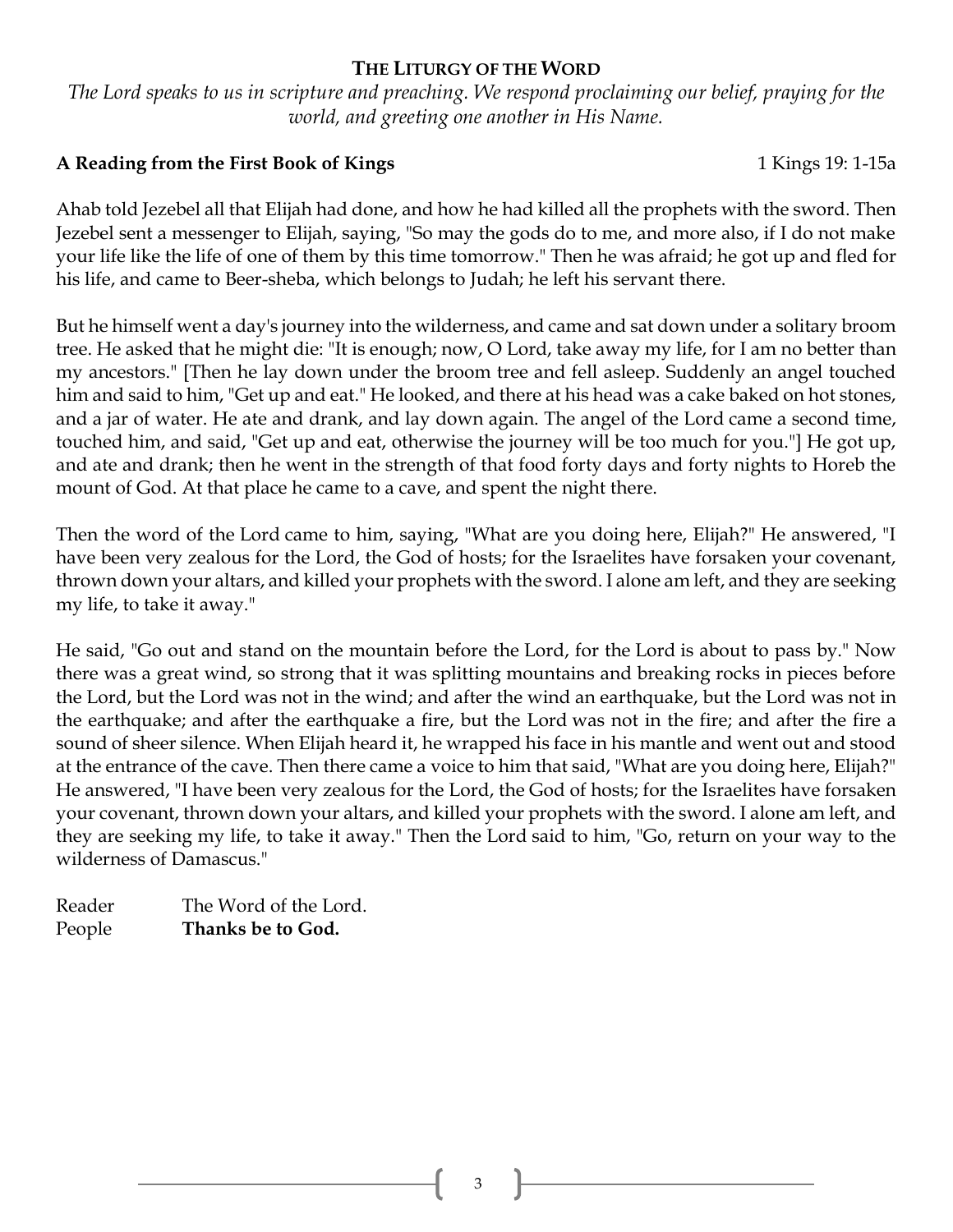### Psalm **42 and 43**



Refrain text: Hal H. Hopson, and copyright © 2008 Birnamwood/MorningStar Music Publishers. Music: Tune: GO DOWN MOSES, an African-American spiritual (PD). Setting: Hal H. Hopson, and copyright © 2008 Birnamwood/MorningStar Music Publishers.

Copyright © 2008 Birnamwood Publications (ASCAP) A division of MorningStar Music Publishers, Inc., St. Louis, MO All rights reserved. Printed in U.S.A. www.MorningStarMusic.com

As the deer longs for the running streams, so longs my soul for you, O God. I thirst for God, the living God. When will I enter the presence of God? Tears are my food day and night. My enemies ask, "Where is your God?" I cry my heart out when I remember entering the house of God.

I think of the joy on hearing the shouts of thanks. God, why have you forsaken me? Why do I mourn from the oppression of my enemies? Nearly breaking my heart, they insult me. All day long they ask me, "Where is your God?" **Refrain**

Defend me, O God, and plead my cause against the hateful; from the cunning and deceitful ones rescue me. You are my God. You are my shelter. Why have you forsaken me? Why must I walk so mournfully, oppressed by my enemies.

Send your light and your truth that they may lead me; let them bring me to your holy hill, the place where you live, and go there to the altar of God. O God, my highest joy, there I praise you with the harp, O Lord, my God? **Refrain**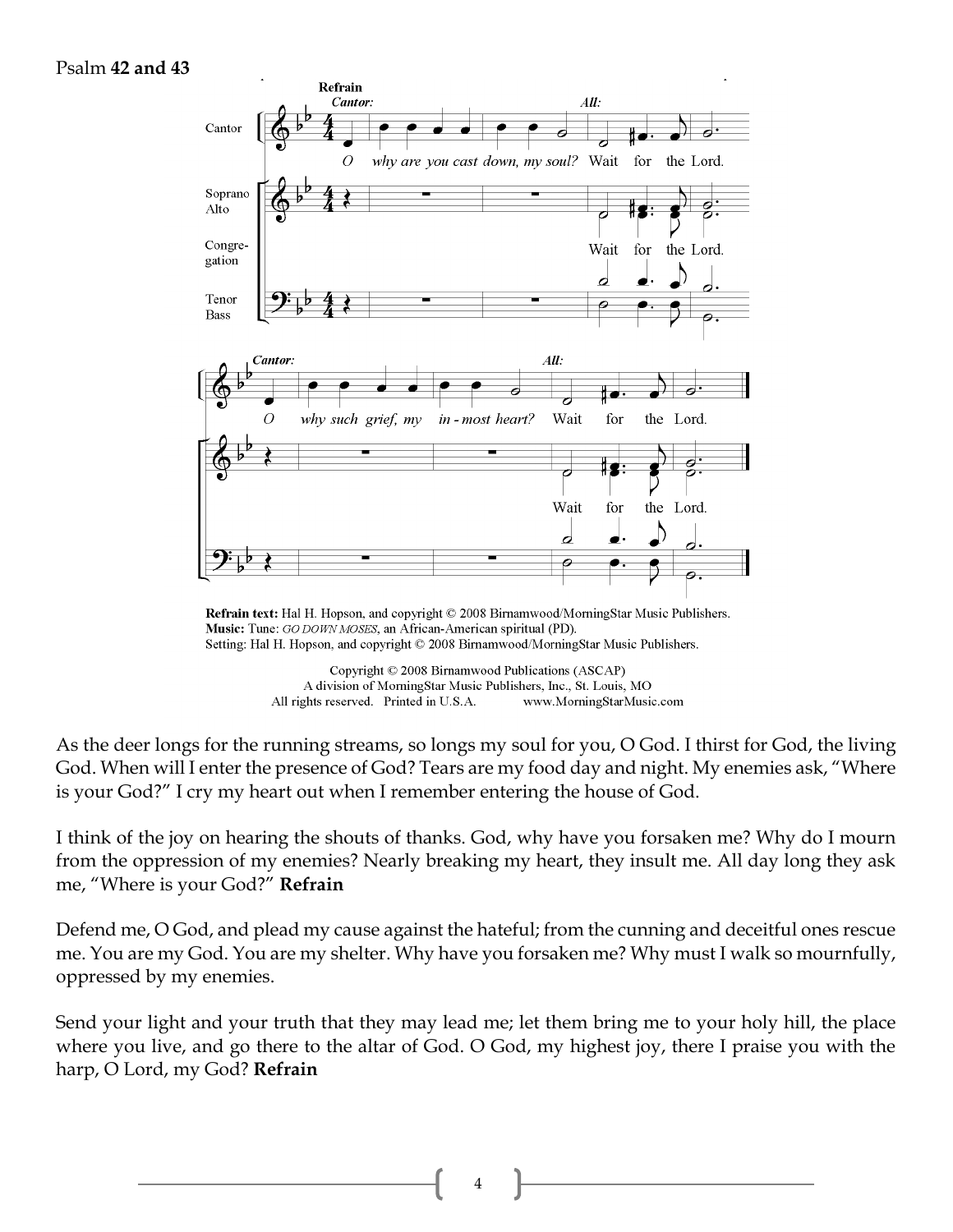# **A Reading from Paul's Letter to the Galatians** Galatians 3: 23-29

Now before faith came, we were imprisoned and guarded under the law until faith would be revealed. Therefore the law was our disciplinarian until Christ came, so that we might be justified by faith. But now that faith has come, we are no longer subject to a disciplinarian, for in Christ Jesus you are all children of God through faith. As many of you as were baptized into Christ have clothed yourselves with Christ. There is no longer Jew or Greek, there is no longer slave or free, there is no longer male and female; for all of you are one in Christ Jesus. And if you belong to Christ, then you are Abraham's offspring, heirs according to the promise.

| Reader<br>People                    | The Word of the Lord.<br>Thanks be to God. |                                                            |               |
|-------------------------------------|--------------------------------------------|------------------------------------------------------------|---------------|
| The Gospel Hymn<br>Green Hymnal 773 |                                            | "Heal Me Hands of Jesus"                                   | SHARPE        |
| People                              | Glory to you, Lord Christ.                 | The Holy Gospel of our Lord Jesus Christ according to Luke | Luke 8: 26-39 |

Jesus and his disciples arrived at the country of the Gerasenes, which is opposite Galilee. As he stepped out on land, a man of the city who had demons met him. For a long time he had worn no clothes, and he did not live in a house but in the tombs. When he saw Jesus, he fell down before him and shouted at the top of his voice, "What have you to do with me, Jesus, Son of the Most High God? I beg you, do not torment me" -- for Jesus had commanded the unclean spirit to come out of the man. (For many times it had seized him; he was kept under guard and bound with chains and shackles, but he would break the bonds and be driven by the demon into the wilds.) Jesus then asked him, "What is your name?" He said, "Legion"; for many demons had entered him. They begged him not to order them to go back into the abyss.

Now there on the hillside a large herd of swine was feeding; and the demons begged Jesus to let them enter these. So he gave them permission. Then the demons came out of the man and entered the swine, and the herd rushed down the steep bank into the lake and was drowned.

When the swineherds saw what had happened, they ran off and told it in the city and in the country. Then people came out to see what had happened, and when they came to Jesus, they found the man from whom the demons had gone sitting at the feet of Jesus, clothed and in his right mind. And they were afraid. Those who had seen it told them how the one who had been possessed by demons had been healed. Then all the people of the surrounding country of the Gerasenes asked Jesus to leave them; for they were seized with great fear. So he got into the boat and returned. The man from whom the demons had gone begged that he might be with him; but Jesus sent him away, saying, "Return to your home, and declare how much God has done for you." So he went away, proclaiming throughout the city how much Jesus had done for him.

| Celebrant | The Gospel of the Lord.     |
|-----------|-----------------------------|
| People    | Praise to you, Lord Christ. |

**The Sermon** The Rev. Canon Richard Norman The Sermon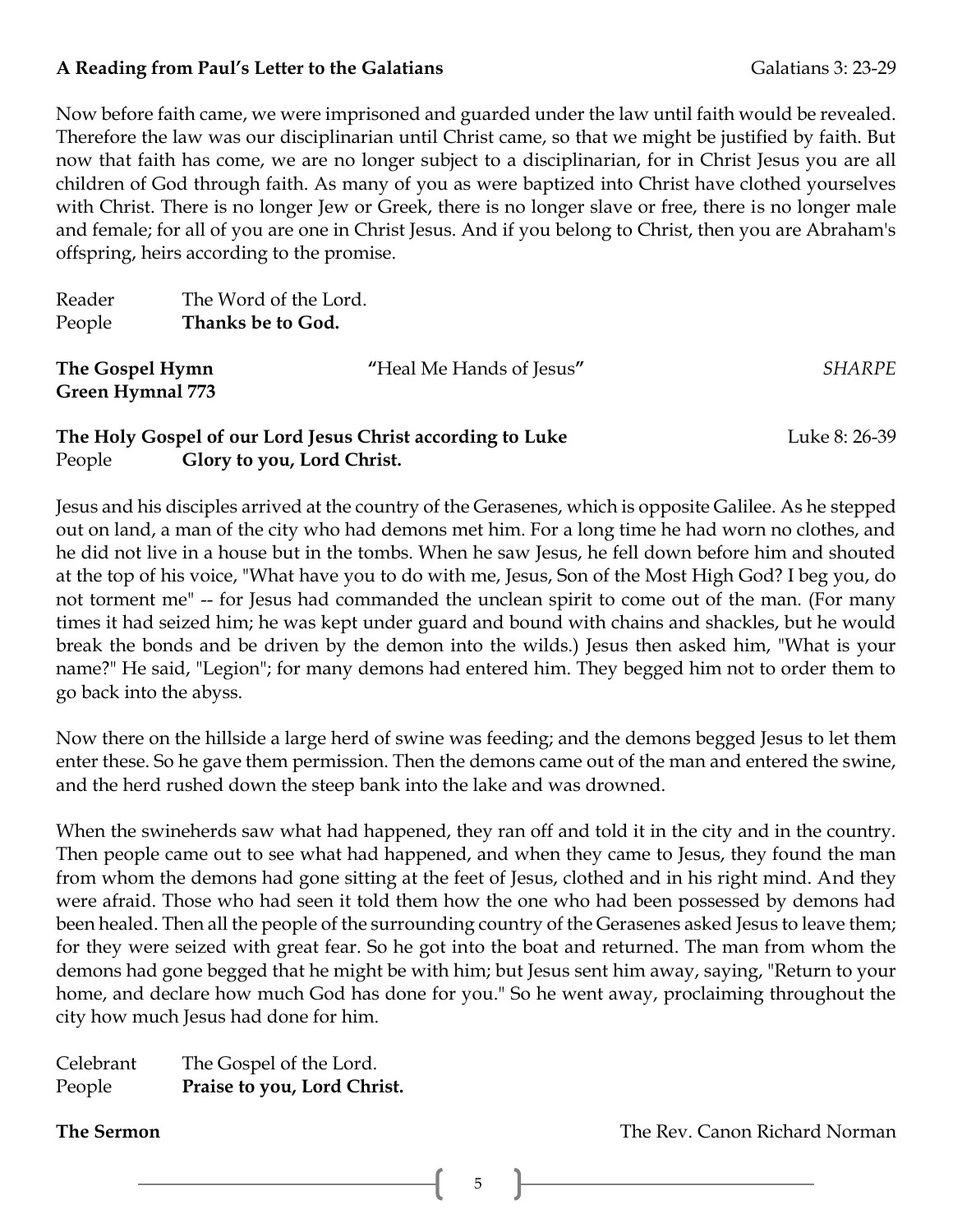# **The Prayers of the People**

*Please stand or kneel.*

Let us pray that God pour out on us a spirit of grace and petition, as on Jerusalem of old, and hear us as we pray, saying: We stand in need, O God; **Lord, have mercy.**

That the law of faith which guides us be our standard in judging the laws of land and church and culture, and that our lives be conformed to the faithful love of Christ. We pray especially for Joe, our President; Ron our Governor, Ken our Mayor, and all those in civic authority. We stand in need, O God:

# **Lord, have mercy.**

That parishioners weakened through illness of mind or body feel your protective hand and our tangible care, today we pray especially for Mark, Kevin, Thomas, Dona, Patti, Willie, Diana, Michael, Kathy, Kim, Chris, Howard, Marcia, Julie, Geoff, Bill, Tonia, Christie, Mike, Sharon Joanne, Rene, Sophia, Dan, Sharon, and those we now name. We stand in need, O God **Lord, have mercy.**

That we who call Christ messiah especially we pray for Justin, Archbishop of Canterbury; Michael, our Presiding Bishop; Dabney, our Bishop; Doug, our Bishop Coadjutor-Elect; Ryan, our Priest; Anne, our Curate; Martha, our Deacon; and David, our Canterbury Chaplain; be empowered to carry the cross of insult as we work for freedom in the developing world. We stand in need**,** O God: **Lord, have mercy**.

That the paths we walk be wide enough for all peoples, for the homeless, for aliens in flight, for prisoners, for persons of all colors, for all who are ostracized, for those dying of incurable disease, for all who in Christ you call your own. We stand in need, O God: **Lord, have mercy.**

O God, call us into a deeper relationship to be your church for the sake of the world. Help us to see with new eyes the injustices within church and society. Call us to have a loving heart that respects and uplifts the humanity and dignity of every person; open our ears to listen to and learn from the experiences of people of color. Open our mouths to speak up and about injustices. Join us with others to work for racial equity and inclusion for all people. We stand in need, O God: **Lord, have mercy.**

For those who have died, especially\_\_\_\_\_\_\_\_\_\_\_, that they may now know fully even as they are fully known and resting this day in peace and rising in glory. We stand in need, O God **Lord, have mercy.**

Heavenly Father, you entrusted your Son Jesus, the child of Mary, to the care of Joseph, an earthly father. Bless all fathers as they care for their families. Give them strength and wisdom, tenderness and patience; support them in the work they have to do, protecting those who look to them, as we look to you for love and salvation, through Jesus Christ our rock and defender. We stand in need, O God.

**Lord, have mercy.**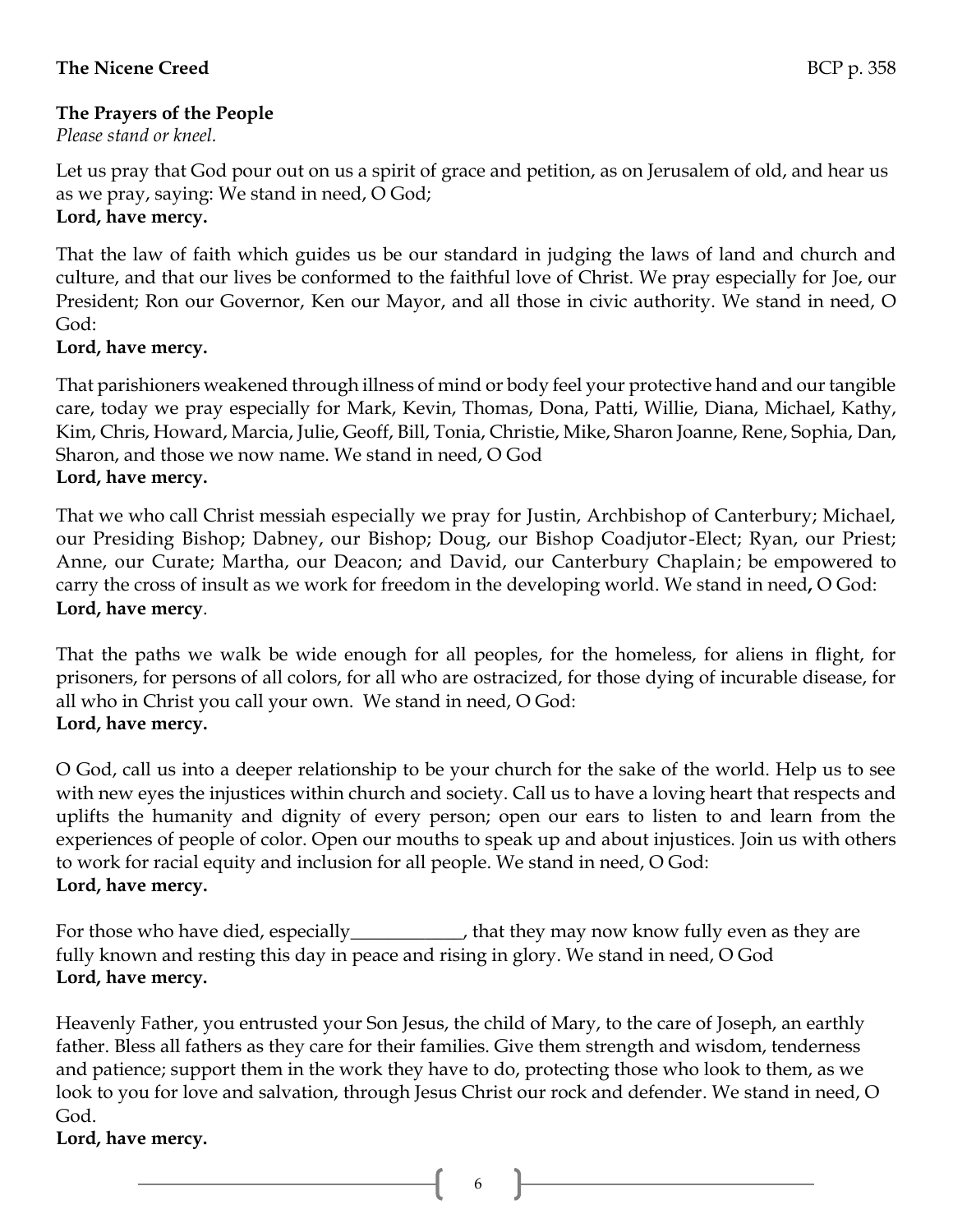#### *Celebrant*

God, our mother and father, deepen our trust in you. Watch over us day and night, and protect us from harm's way. Let us guard one another, that none may be excluded from our circle, embraced in Jesus Christ our Lord. **Amen.**

| Please kneel.                               | The Confession of Sin and Absolution                                                                                                                                                                                                                                                                                                                                                                                                                                 | BCP p. 360 |
|---------------------------------------------|----------------------------------------------------------------------------------------------------------------------------------------------------------------------------------------------------------------------------------------------------------------------------------------------------------------------------------------------------------------------------------------------------------------------------------------------------------------------|------------|
| Deacon                                      | Let us confess our sin against God and our neighbor.                                                                                                                                                                                                                                                                                                                                                                                                                 |            |
| All                                         | Most merciful God, we confess that we have sinned against you in thought, word,<br>and deed, by what we have done, and by what we have left undone. We have not<br>loved you with our whole heart; we have not loved our neighbors as ourselves. We<br>are truly sorry and we humbly repent. For the sake of your Son Jesus Christ, have<br>mercy on us and forgive us; that we may delight in your will, and walk in your ways,<br>to the glory of your Name. Amen. |            |
| Celebrant<br><b>The Peace</b><br>All stand. | Almighty God have mercy on you, forgive you all your sins through our Lord Jesus<br>Christ, strengthen you in all goodness, and by the power of the Holy Spirit keep you<br>in eternal life. Amen.                                                                                                                                                                                                                                                                   |            |
| Celebrant<br>People                         | The peace of the Lord be always with you.<br>And also with you.                                                                                                                                                                                                                                                                                                                                                                                                      |            |

*The Ministers and the People may greet one another in the name of the Lord.*

**Community Announcements and Welcome of Visitors**

*Please be seated.* 

# **THE LITURGY OF THE HOLY COMMUNION**

*To sustain us until he comes for the final time the Lord comes to us now in His sacrifice banquet and we receive Him*

| The Offertory Anthem<br>Summer Choir         | "Alleluia"                                | William Boyce arr., Alan Bullard |
|----------------------------------------------|-------------------------------------------|----------------------------------|
| Please stand                                 |                                           |                                  |
| The Presentation Hymn<br>Blue Hymnal 380, v3 | "Praise God From Whom All Blessings Flow" | OLD 100 <sup>TH</sup>            |

*Praise God from whom all blessing flow; Praise God all creatures here below, Praise God above, ye heav'nly host; Praise Father, Son and Holy Ghost,*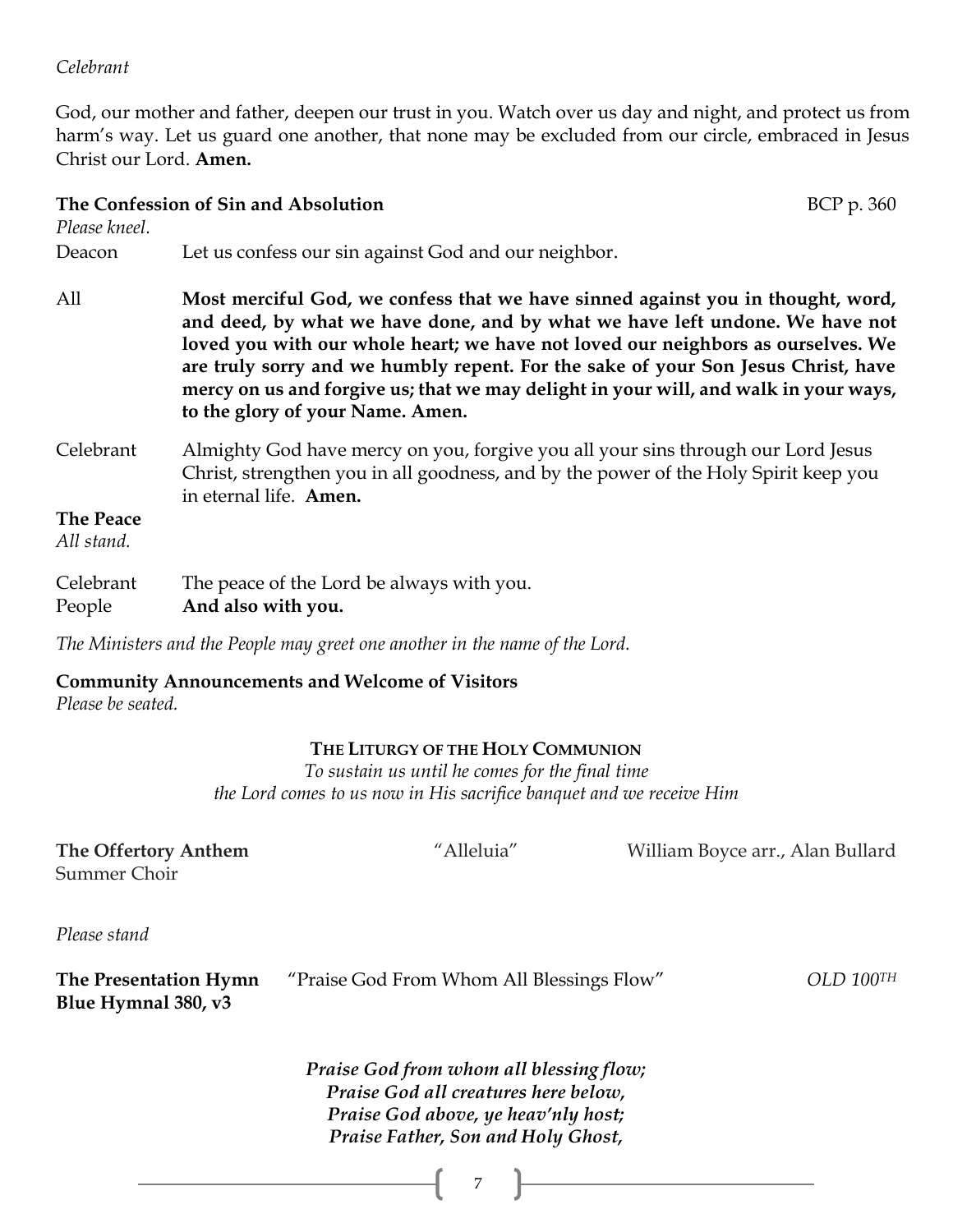# **Eucharistic Prayer A** BCP p. 361

#### **Sanctus Green Hymnal 858**



*After the Sanctus, the people remain standing or kneel.*

#### **The Lord's Prayer** BCP p. 364

#### **The Breaking of the Bread**

*A period of silence is kept.* 

Celebrant Alleluia! Christ our Passover is sacrificed for us; People **Therefore let us keep the feast.** 

**Fraction Anthem** "The Disciples Knew the Lord Jesus"

**Green Hymnal 877**

WLP, 877



*All baptized persons regardless of denomination are welcome to receive Holy Communion. If you desire a blessing instead, please come forward and cross your arms over your chest.*

*As part of our life together at St. Thomas Church, we continue a ministry practiced by our Lord Jesus Christ – the laying on of hands and anointing with oil. If you wish additional prayer for any reason, please gather around the Baptismal font after you receive Holy Communion. We welcome you to participate in this life-enriching ministry.* 

8

**WLP, 858**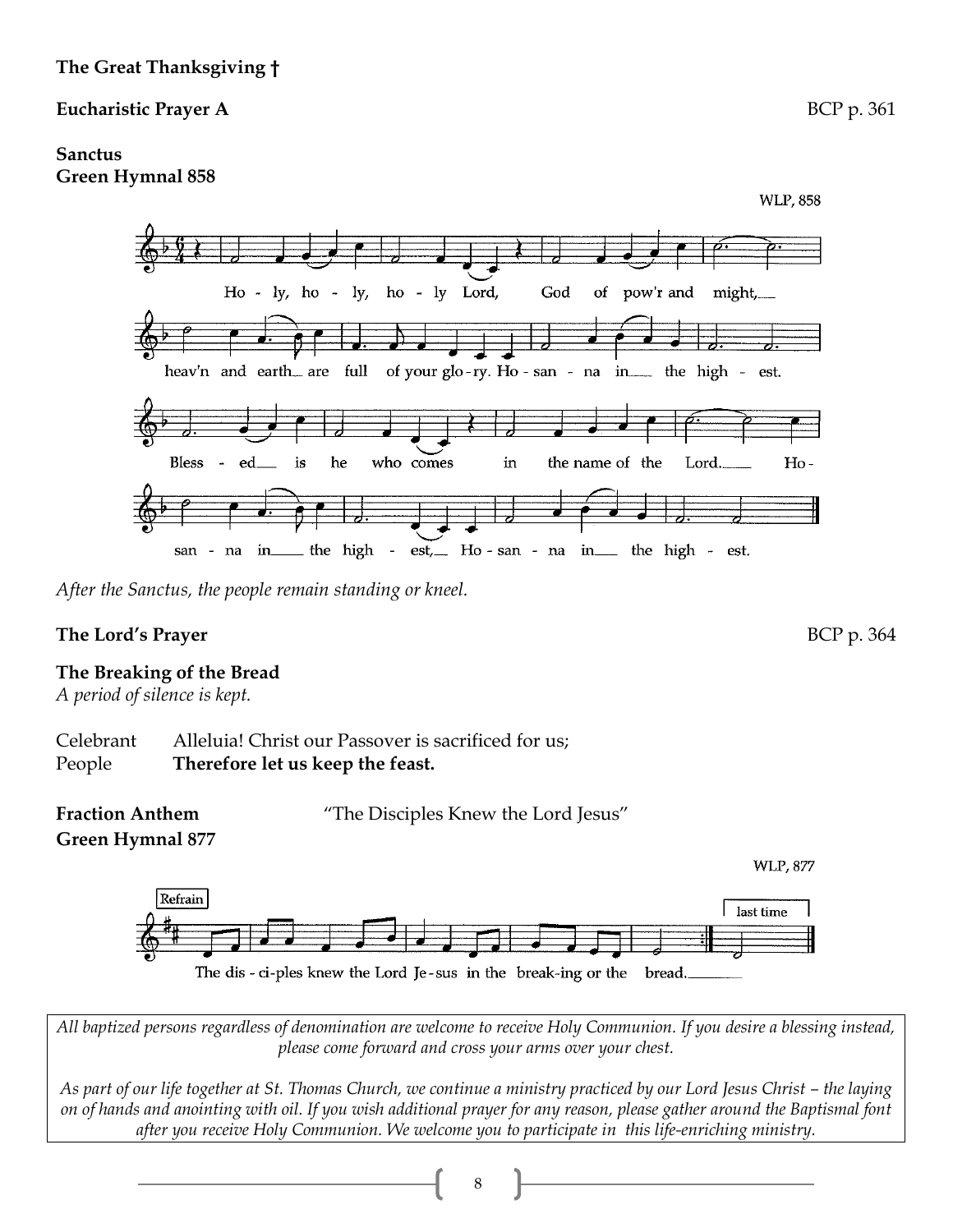**Communion Music Communion Music Communion Music** 

**The Post-communion Prayer** BCP p. 365 *Please stand or kneel. Celebrant and People together say,*

**Eternal God, heavenly Father, you have graciously accepted us as living members of your Son our Savior Jesus Christ, and you have fed us with spiritual food in the Sacrament of His Body and Blood. Send us now into the world in peace, and grant us strength and courage to love and serve you with gladness and singleness of heart; through Christ our Lord. Amen.**

# **THE SENDING OUT OF THE LORD'S PEOPLE**

*We go out into the world having received the Body and Blood of Christ. As our time of worship ends, our time of service begins.*

# **The Blessing**

*Please stand*

The peace of God, which passes all understanding, keep your heart and mind in the knowledge and love of God, and of his Son Jesus Christ our Lord; and the blessing of God Almighty, the Father, the Son, and the Holy Ghost, be among you, and remain with you always. **Amen.**

| <b>Processional Hymn</b> | "O For a Thousand Tongues to Sing" | AZMON |
|--------------------------|------------------------------------|-------|
| <b>Blue Hymnal 493</b>   |                                    |       |

# **The Dismissal**

| Deacon | Let us go forth into the world rejoicing in the power of the Holy Spirit. |
|--------|---------------------------------------------------------------------------|
| People | Thanks be to God.                                                         |

**Postlude** "Allegro Vivo" Louis Raffy

*The Altar Flowers are given to the glory of God and in loving memory of Edward Dziura and Joseph Bernfeld by Dave and Pat Bernfeld.*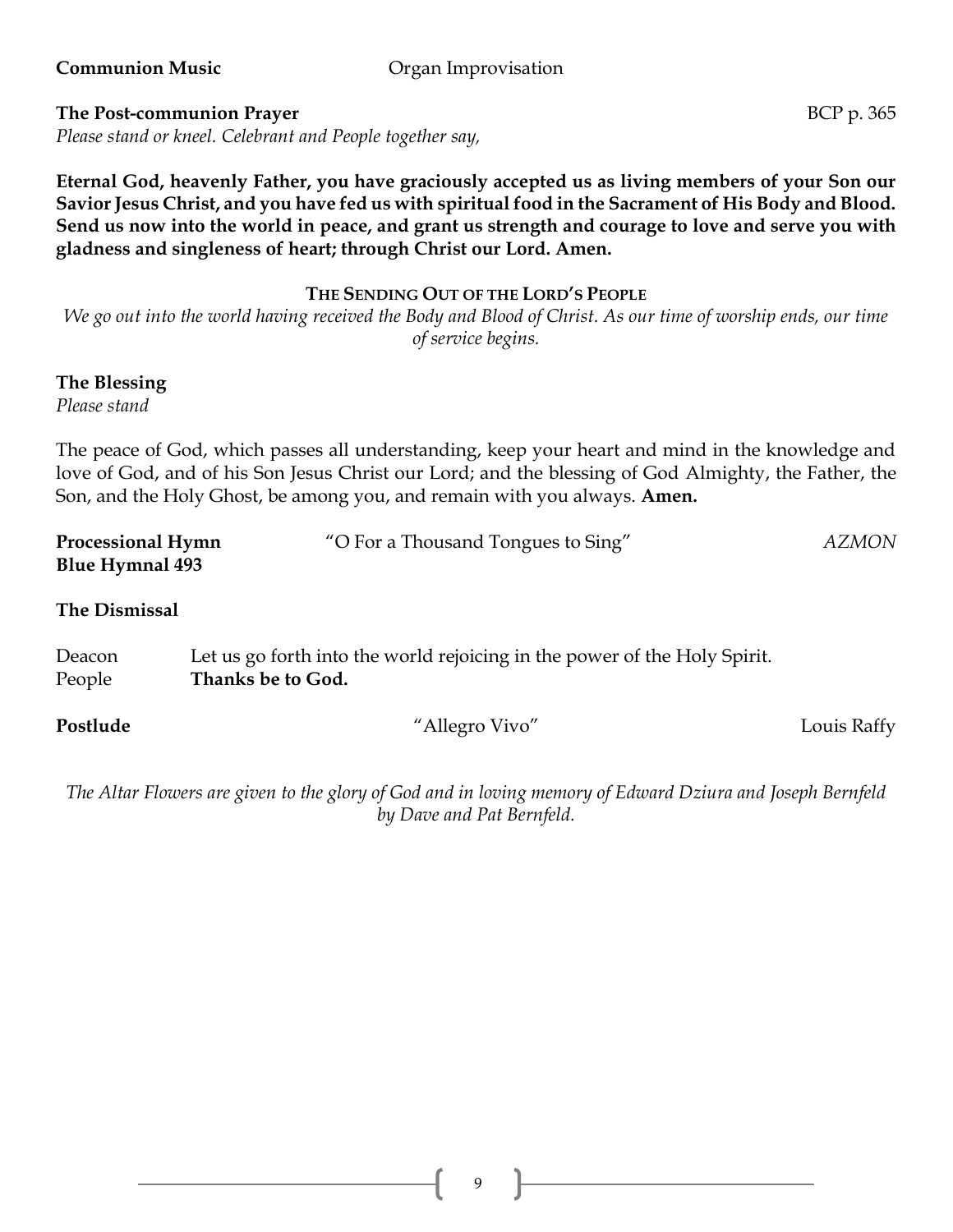# **Community Announcements**

# **FACEBOOK LIVE SERVICES**

Holy Eucharist, Sunday, 10 am

# **WOW, WOMEN OF THE WORD**

Thursdays at 9:15 am in the Founder's Room

# **VIRTUAL HAPPY HOUR**

This will be a standing weekly event on Thursdays from 6 – 7:15 pm

# **EVENING CHAPEL SERVICE**

Wednesdays at 5:15 pm

# **SUPPER AND PRAYER**

Wednesday at 6:00 pm

# **NURSERY REFRESH**

St. Thomas' has undertaken a refresh of our nursery. The goal is a nursery that is clean, safe, and welcoming to families with young children. We appreciate the many donations made to the nursery in the past but with a renewed emphasis on cleanliness these last 2 years, we made a significant purge of the nursery contents. We will now undertake a deep clean and will be acquiring new toys and equipment with a view to items which are shareable, engaging, and easily sanitized. A couple of moms of young children in our congregation and the former director of education at Great Explorations Childrens' Museum prepared our wish list. Please consider making a donation to this refresh of the nursery by purchasing one or more items on our Amazon Wish List. (And when you do, shop at smile.amazon.com and choose St Thomas as your charity of choice. St Thomas will benefit from that too!). Thank you so much for whatever you can give! A link to the wish list is in the Draft!

#### **SUMMER CHOIR**

Come join the choir for summer: here is the *Summer Choir* schedule: Sundays with Summer Choir, (Second Session) = 7/31through 8/21 Contact Rick Smith at **[ricks@stthomasstpete.org](mailto:ricks@stthomasstpete.org)** , **[rlynns5966@gmail.com](mailto:rlynns5966@gmail.com)** and/or 727-641- 6903Contact Grace Smith in the church office **[graces@stthomasstpete.org](mailto:graces@stthomasstpete.org)**

#### **VOLUNTEERS**

Have you ever considered serving the church on a Sunday morning? We have several ways you can help just by participating during the service. We need volunteers to bring the Oblations forward on the first and third Sunday of the month. We always need Ushers, readers, and acolytes. If you are interested, please contact Grace in the office 727-896-9641 or graces@stthomasstpete.org.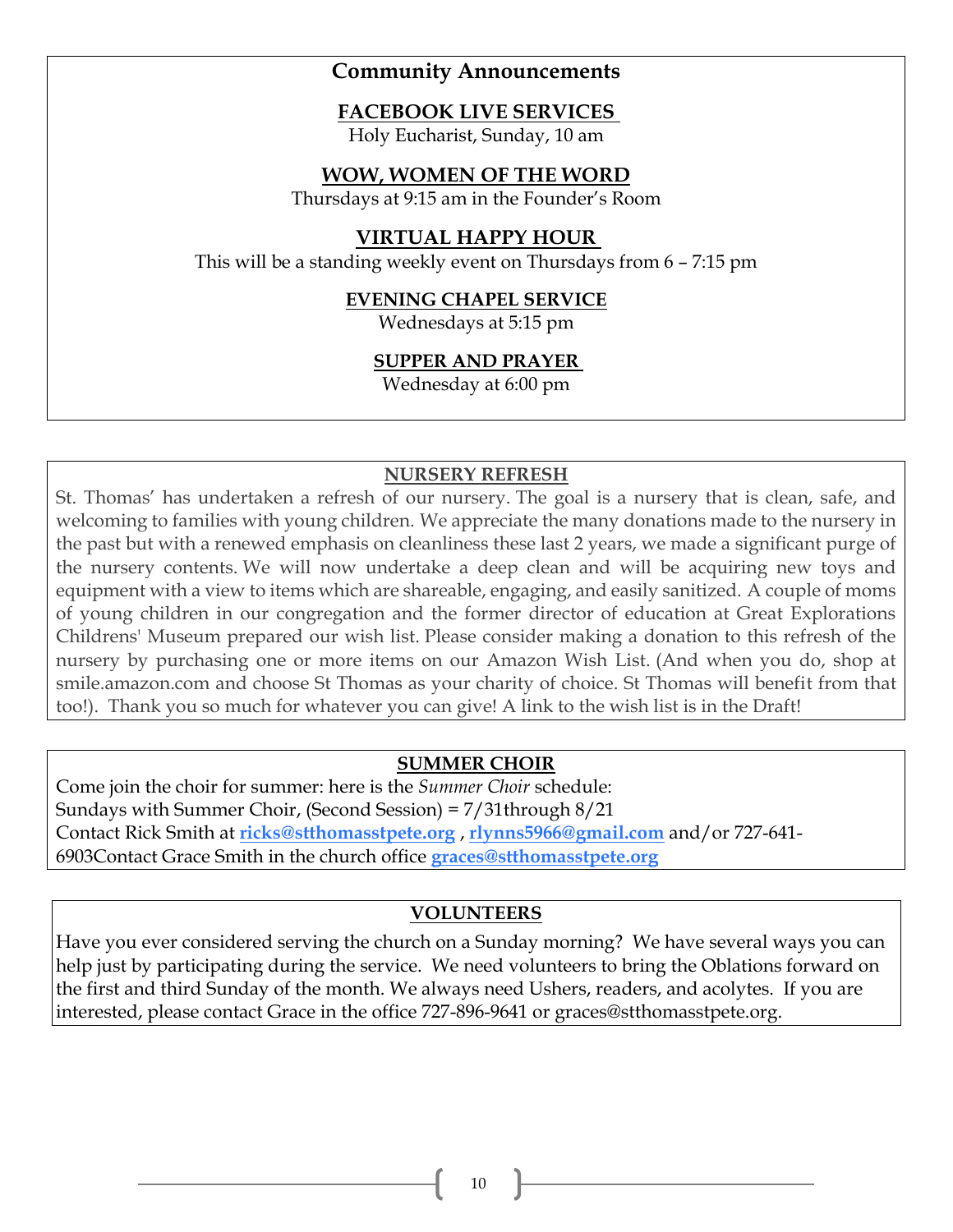# **SUNDAY WORSHIP TIMES**

Spoken Holy Eucharist, Rite II - 8:00 am Choral Holy Eucharist, Rite II - 10:00 am

# **WEDNESDAY CHAPEL EUCHARIST**

Wednesday, 5:15 pm

# **MORNING PRAYER**

Monday – Thursday, Chapel 9:00 am

# **OUR MISSION**

Making a difference for others, because God is making a difference for us.

# **OUR VISION**

To create a safe, loving, and accepting place for all people to grow in their faith and spread love out into the beloved community.